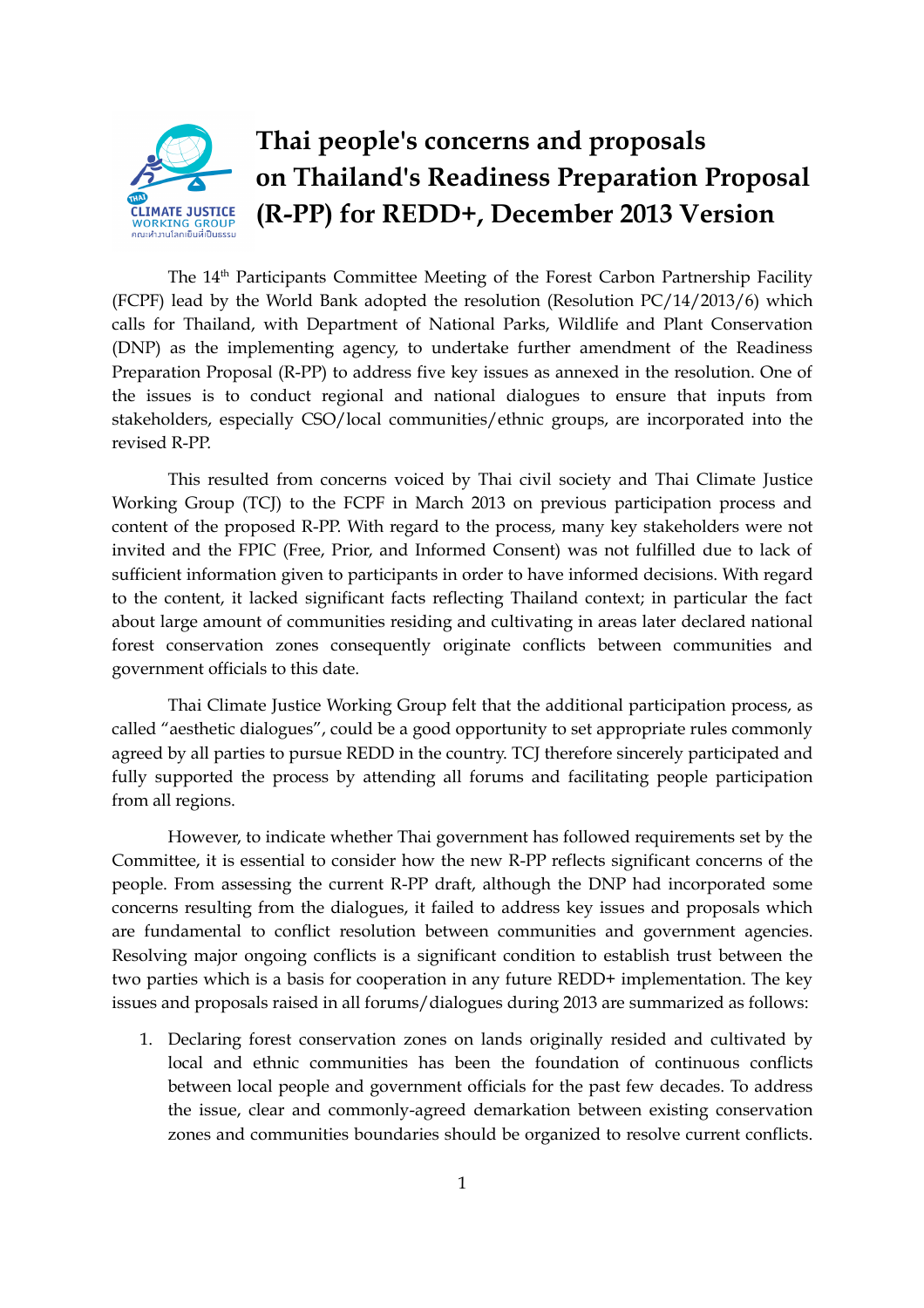Accordingly, the government should acknowledge constitutional rights of the local communities, legally and practically, by repealing conservation areas which overlap formerly-established communities. Consequently, affected populations must be ensured to participate in designing resolution process together with the authorities and resolve the problems before implementation of REDD+.

- 2. The current forest-related regulations in Thailand are more than five decades old and outdated; they do not conform with local livelihoods and in conflict with communities' constitutional rights. It is therefore necessary to set a clear pathway for amendment of the forest-related laws; particularly to acknowledge rights of local communities to livelihoods, rights to land entitlement, right to use the land, and rights to manage local natural resources which are enshrined in the 2007 Thai Constitution.
- 3. In terms of genuine participation in decision-makings regarding significant steps of REDD+ implementation, it is demanded that "local communities, indigenous, and ethnic groups who reside in and rely on the forest" should be given "first priority" as they are legitimately the ones whose existence will bear direct impacts. The current R-PP draft set this group among other stakeholders which include academic sector, government sector, private sector, and civil society/NGOs. This raise concerns that their voices will become minority in the all-stakeholders platform and will not be properly taken into account in decisions which could directly jeopardize their lives and livelihoods.
- 4. On people's participation in policy decisions regarding REDD+ implementation in the country, it is demanded that FPIC is clearly specified at all levels including stakeholders consultations and FPIC at local level prior to any key-steps of REDD+ implementation. The current R-PP draft specifies FPIC only at the pilot-project level.
- 5. The people insist that implementation of REDD+ must not lead to forest-carbon market mechanisms; only forest-carbon fund mechanisms are acceptable.

The issue of land rights is of most concern for forest communities in every forum. This is the consequence of long-term conflicts over rights to use the land, the unclear demarkation, land tenure conflicts, arrest and legal prosecutions of communities in forest areas, etc. In this regard, communities are highly concerned that pursuing REDD+ without addressing these fundamental problems will lead to further rights abuse and escalation tensions between the communities and local government officials. On the contrary, DNP had responded that REDD+ mechanisms can not solve the conflict since resolving the problems is the government's duty, not DNP's; moreover, these local conflicts stem from outdated forestry laws which do not recognize communities' constitutional rights. The communities therefore propose, in all forums, the R-PP must identify clear and genuine pathway toward resolution in the readiness phase so as to ensure protection of local communities, indigenous, and ethnic groups, on land and access to natural resources prior to REDD+ implementation.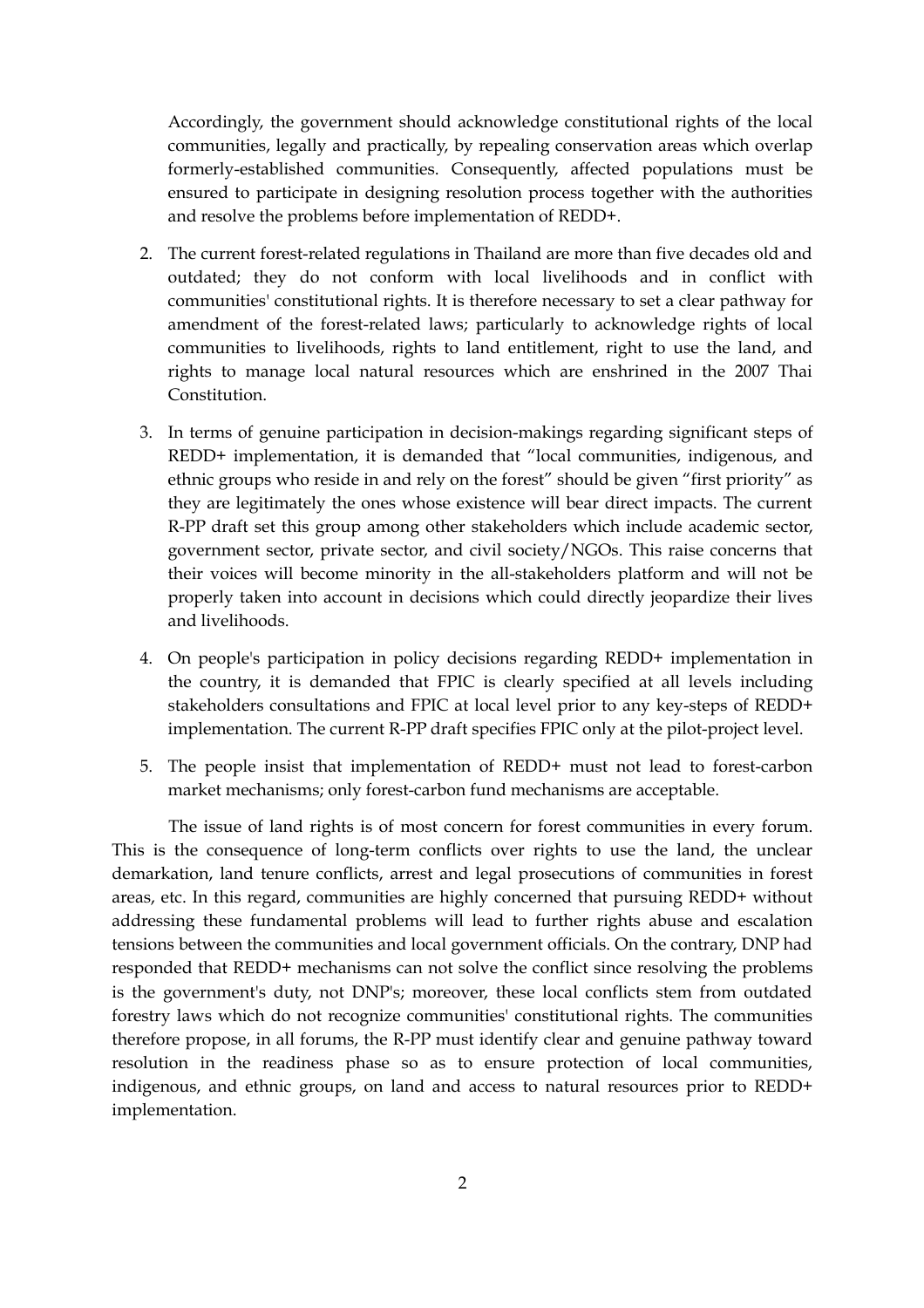To address land rights and land tenure issue is also one of the key issues Thailand has to amend according to the Annex of the FCPF resolution "*4. Articulate more clearly in the* R-PP how analytical studies to be carried out in the readiness phase will address the issue of land *tenure and gender.*"

The DNP claimed that there were amendments in forest-related laws i.e. the National Parks Act 1961 and the Wildlife Preservation and Protection Act 1960 (Amendment 1992) under the DNP and four other regulations under the Royal Forest Department, started in 2005 in response to government policy on developing laws to conform with the Thai Constitution 2007. However, the amendment process was not publicly recognized and participated; especially, local communities and ethnic groups in forest areas had not participated. Conclusively, the amendments, although claimed by the DNP that it they had gone through stakeholders consultation, were a one-sided act of the government.

Genuine participation at all levels of decision-makings, from community level to policy level, is another main proposal from communities in all forums. Communities see genuine participation not only as being informed and having to conform to already-made decisions therefore proposed FPIC at all levels of key decisions. However, the current R-PP draft does not incorporate this concern - FPIC is specified only in pilot-project level but not in key policy decisions level at the readiness phase; it also specified that decisions to adopt REDD+ mechanisms in Thailand exclusively lay on the state.

Every forum agrees that forest conservation and protection by the people help mitigate global warming. On the other hand, it is also agreed that once the forest-carbon enters market mechanisms, it will not contribute to genuine climate mitigation since the carbon credits will allow big GHG emitters, who are the root cause of global warming but having high economic potential, to continue emitting and polluting the climate. Therefore the people insist that REDD+ implementation in Thailand should not enter carbon market; at the same time open to discuss fund mechanisms. Contradictory, the DNP rejects this proposal stating that market is a possible income source; at the same time it fails to mention that further discussion and study to address this concern should be carried out in the the readiness phase to seek stakeholders consensus over the topic.

The current R-PP draft also contains deficient data about communities in forest areas. For example, the R-PP undermines numbers of people currently live in forest-conservation areas stating 184,710 figure; on the contrary, the R-PIN, also conducted by the DNP in December 2009, stated 550,000 people living in forest conservation zones while another study by RECOFCT presented in September 2010 referenced data from the DNP that there were 110,503 families which amount to 716,819 people who live in the conservation zones. Moreover, the DNP fails to address the large number of small-scale farmers and villagers, living and cultivating in areas now declared conservation zones, who are now being sued by the state with criminal and civil charges on damaging natural resources and causing global warming. These cases experience high local conflicts and tensions between locals and officers with many locals appeal they do not receive fair treatment from the government agencies. The conflicts directly result from aforementioned problems. To undermine specific